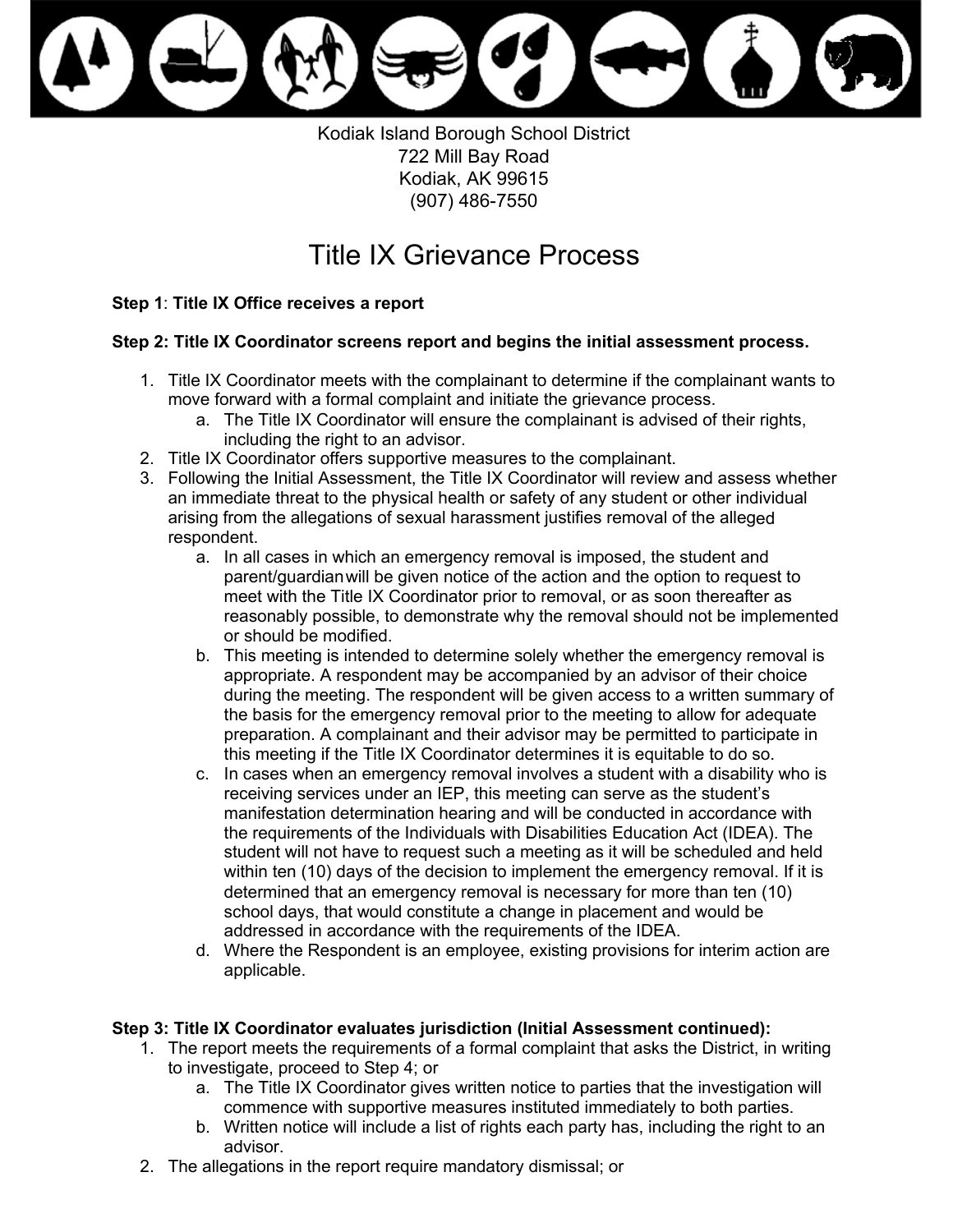- a. Written notice of the dismissal sent to the complainant and the Title IX Coordinator works with Administrators to implement supportive measures.
- b. The dismissal can be appealed.
- 3. The allegations fall into the "May Dismiss" category; or
	- a. Written notice of the dismissal sent to the complainant and the Title IX Coordinator works with Administrators to implement supportive measures.
	- b. The dismissal can be appealed.
- 4. The report is not a formal complaint, but the Title IX Coordinator signs off on the report and decides whether or NOT an investigation commences, proceed to Step 4.
	- a. Written notice to parties that a report was submitted and the Title IX Coordinator has decided to move forward with an investigation and supportive measures instituted immediately.

# **Step 4: Investigation Steps (Investigation)**

- 1. TIX coordinator assigns the matter to an investigator and meets with the investigator to determine the strategy of the investigation.
	- a. A list of all district Title IX investigators can be found on the website, with a list of training topics the investigators received.
- 2. The investigation must be prompt and reliable.
- 3. Notice sent to all parties and witnesses that interviews are to take place.
	- a. Notice will be emailed
- 4. Interviews and evidence collection take place;
	- a. If there is a delay in the investigation, it must be for good cause.
		- i. Notice must be provided to parties in writing for the delay in the investigation.
		- ii. If delayed due to law enforcement involvement, only delay for a reasonable time (5-10 day waiting period).
- 5. The investigator must provide both parties with the opportunity to review and inspect all evidence gathered during the investigation.
- 6. The investigator will send all evidence directly related to the allegations to parties and their advisors for inspection and review.
	- a. Parties have ten (10) days to submit written responses to evidence.
- investigations may take longer. 7. Investigations will normally be completed within 30 school days, though some
	- a. The district will make a good faith effort to complete the investigation promptly and to communicate regularly with parties to keep them updated on the progress of the investigation.

### **Step 5: Investigator submits the investigative report to parties (Investigation)**

- 1. Investigator writes an investigative report using the template provided.
- 2. Send the investigative report to the Title IX Coordinator for review.
- 3. Send to a copy of the report to each party and their advisor;
	- a. Parties have ten (10) days to submit a written response to the evidence.
	- b. Each party is given an opportunity to respond to the report in writing

# **Step 6: Investigator submits the report to Decision-Maker**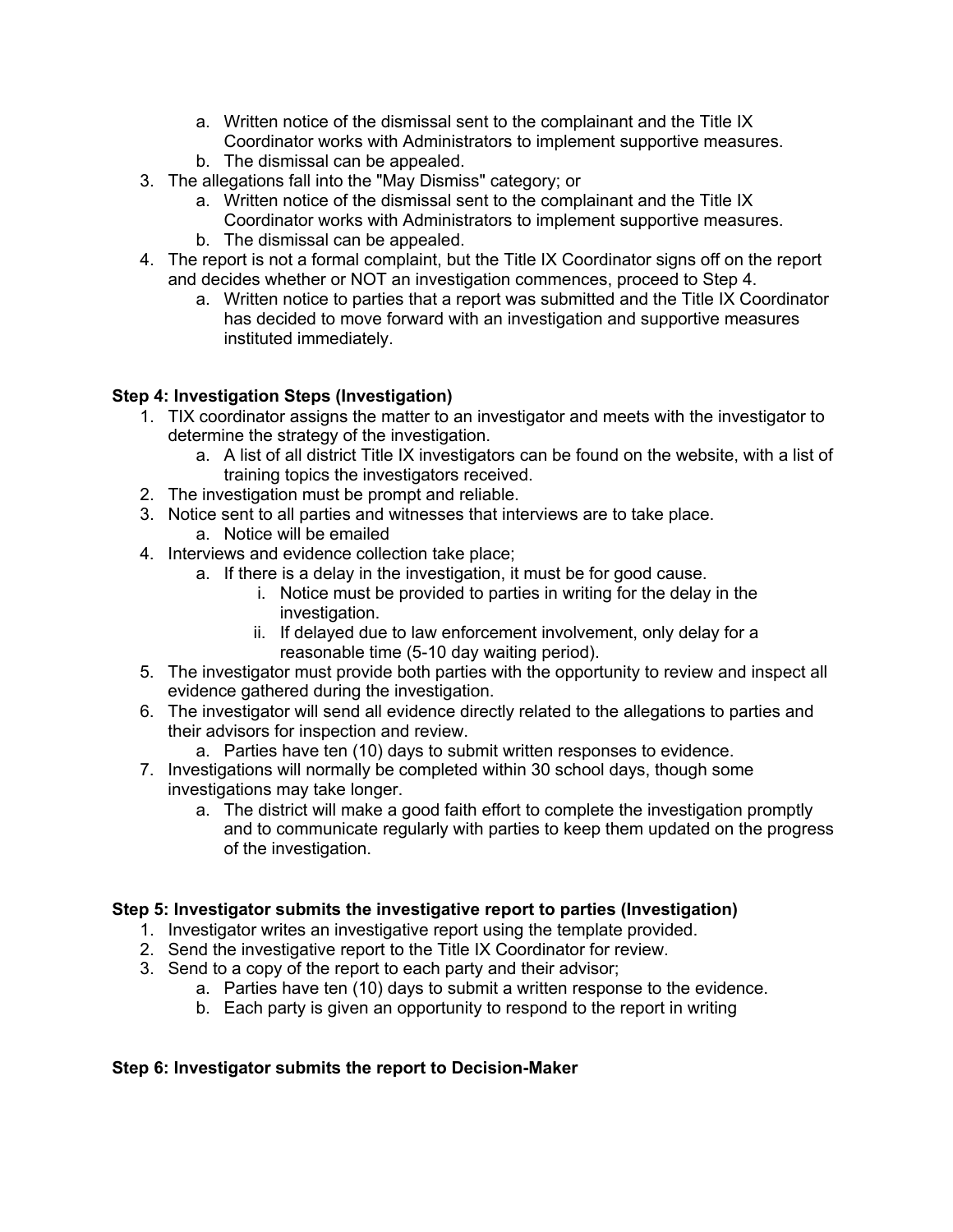## **Step 7: Decision-Maker's review of Investigative Report (Decision-Making)**

- 1. Upon receipt of the investigative report, the Decision-Maker provides parties the opportunity to submit written questions to the Decision-Maker to be asked of the opposing party.
	- a. Parties shall have 5 days from the date the investigative report provided to parties submit written questions to the Decision-Maker.
- 2. Upon receipt of written questions, Decision-Maker analyzes all questions submitted by parties to other parties or witnesses for relevance and in accordance with Rape Shield Law.
	- a. If a question is determined to be irrelevant or in violation of Rape Shield Law, the explanation of the exclusion of the question will be provided to the party proposing the question.
- 3. For all questions deemed relevant and appropriate, the Decision-Maker will obtain answers to those questions and submit the answer(s) to the party proposing the question(s).
	- a. When parties receive a question to answer from the Decision-Maker they shall answer the question within 48 hours of receipt of such questions.
- 4. After answers are provided to the party asking the questions, one further round of limited follow-up questions will be provided for by the Decision-Maker.
	- a. Parties will have 3 days to provide limited follow-up questions of the other party to the Decision-Maker.
- 5. Upon receipt of questions the Decision-Maker will follow Step 7 parts (1), (2) and (3).

### **Step 8: Decision-Maker makes a written determination regarding responsibility (Decision-Making)**

- 1. Decision-Maker issues a written determination to both parties simultaneously regarding responsibility, applying the evidentiary standard of preponderance of the evidence.
- 2. Decision-Maker provides parties with Notice of Rights to Appeal.
- 3. Decision-Maker determines finality of decision in one of two ways:
	- a. Party timely exercises right to appeal and a written determination of the result of the appeal is submitted by the Appellate Body (Proceed to Step 9); or
	- b. The appellate right was not exercised timely by either party.

# **Step 9: Analysis of Basis for Appeal (Appellate Process)**

- 1. Appellate Body determines whether the appeal is properly based, which can be in one of three ways.
	- a. Procedural irregularity affected the outcome; or
	- b. Newly discovered evidence, that was not reasonably available at the time the determination regarding responsibility or dismissal was made, that could affect the outcome of the matter; or
	- c. The Title IX Coordinator, Investigator, and/or Decision-Maker had a conflict of interest or bias that affected the outcome of matter
- 2. If an appeal is determined to have a proper basis, proceed to Step 10
- 3. If an appeal is determined NOT to have a proper basis, then the appeal is denied.
- 4. An appeal must be filed within 5 days of the issuance of the decision regarding responsibility.
- 5. Either party can file an appeal.